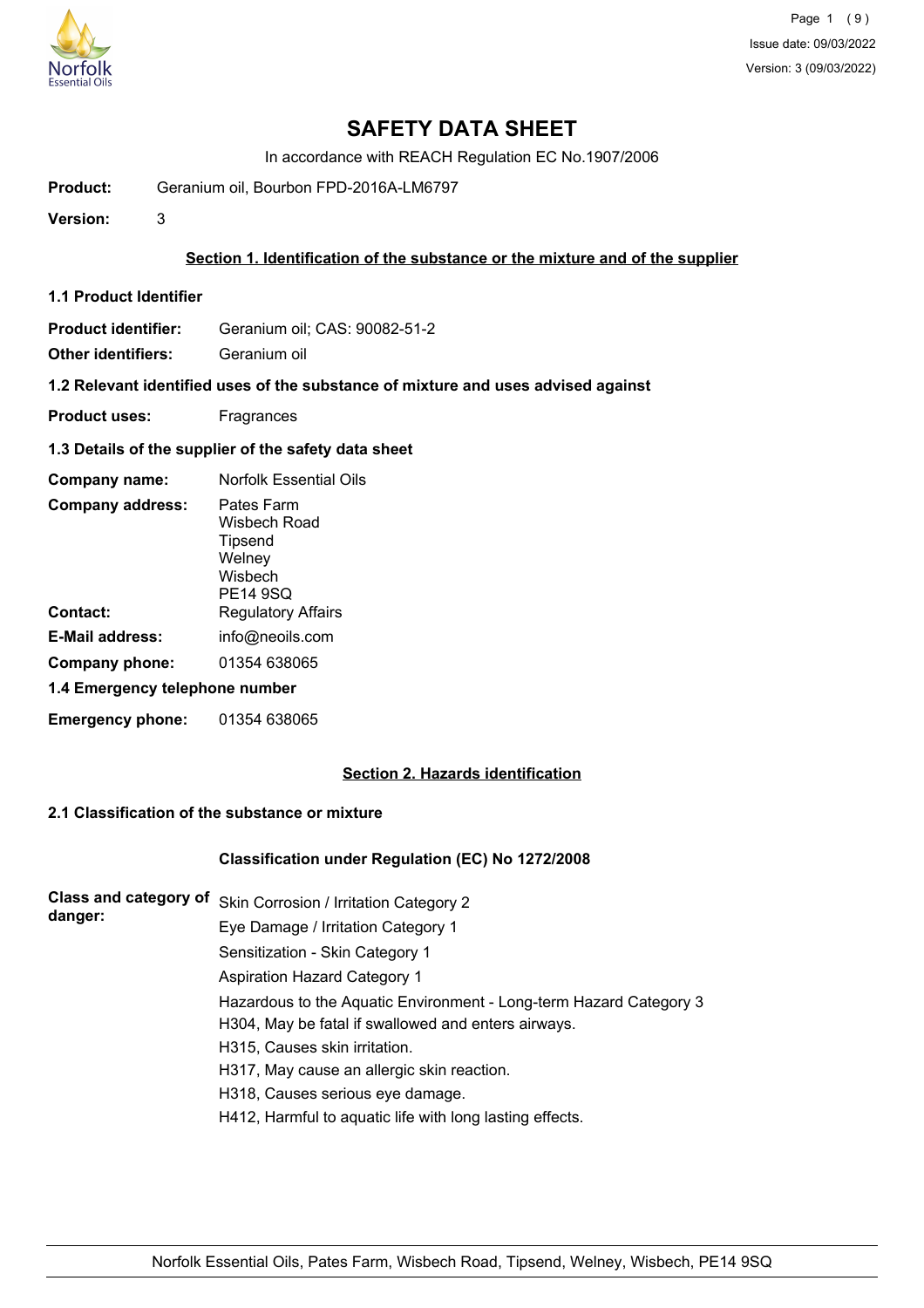

# **SAFETY DATA SHEET**

In accordance with REACH Regulation EC No.1907/2006

- **Product:** Geranium oil, Bourbon FPD-2016A-LM6797
- **Version:** 3
- **2.2 Label elements**

**Other hazards:** None

|                              | Classification under Regulation (EC) No 1272/2008                                                                                                                                                                |
|------------------------------|------------------------------------------------------------------------------------------------------------------------------------------------------------------------------------------------------------------|
| Signal word:                 | Danger                                                                                                                                                                                                           |
| <b>Hazard statements:</b>    | H304, May be fatal if swallowed and enters airways.                                                                                                                                                              |
|                              | H315, Causes skin irritation.                                                                                                                                                                                    |
|                              | H317, May cause an allergic skin reaction.                                                                                                                                                                       |
|                              | H318, Causes serious eye damage.                                                                                                                                                                                 |
|                              | H412, Harmful to aquatic life with long lasting effects.                                                                                                                                                         |
| M factor:                    | None                                                                                                                                                                                                             |
| Supplemental<br>Information: | None                                                                                                                                                                                                             |
| <b>Precautionary</b>         | P261, Avoid breathing vapour or dust.                                                                                                                                                                            |
| statements:                  | P264, Wash hands and other contacted skin thoroughly after handling.                                                                                                                                             |
|                              | P272, Contaminated work clothing should not be allowed out of the workplace.                                                                                                                                     |
|                              | P273, Avoid release to the environment.                                                                                                                                                                          |
|                              | P280, Wear protective gloves/eye protection/face protection.                                                                                                                                                     |
|                              | P301/310, IF SWALLOWED: Immediately call a POISON CENTER or doctor/physician.                                                                                                                                    |
|                              | P302/352, IF ON SKIN: Wash with plenty of soap and water.                                                                                                                                                        |
|                              | P305/351/338, IF IN EYES: Rinse cautiously with water for several minutes. Remove contact<br>lenses, if present and easy to do. Continue rinsing.<br>P310, Immediately call a POISON CENTER or doctor/physician. |
|                              | P331, Do not induce vomiting.                                                                                                                                                                                    |
|                              | P333/313, If skin irritation or rash occurs: Get medical advice/attention.                                                                                                                                       |
|                              | P362, Take off contaminated clothing and wash before reuse.                                                                                                                                                      |
|                              | P405, Store locked up.                                                                                                                                                                                           |
|                              | P501, Dispose of contents/container to approved disposal site, in accordance with local<br>regulations.                                                                                                          |
| Pictograms:                  |                                                                                                                                                                                                                  |
| 2.3 Other hazards            |                                                                                                                                                                                                                  |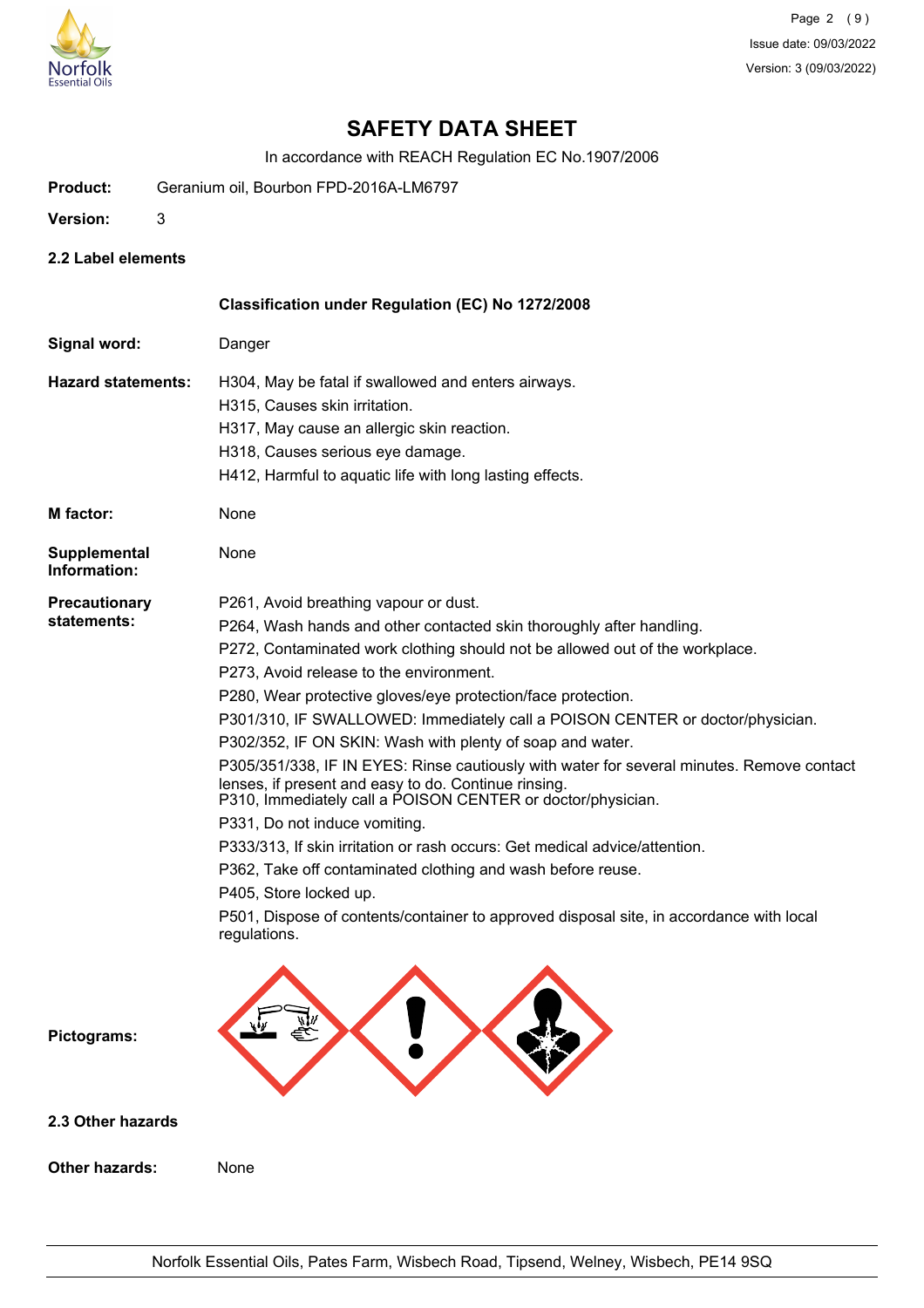

## **SAFETY DATA SHEET**

In accordance with REACH Regulation EC No.1907/2006

**Product:** Geranium oil, Bourbon FPD-2016A-LM6797

**Version:** 3

## **Section 3. Composition / information on ingredients**

#### **3.1 Substances**

**Product identifier:** Geranium oil; CAS: 90082-51-2

## **Contains:**

| <b>Name</b>              | <b>CAS</b> | <b>EC</b> | <b>REACH Registration</b><br>No. | %           | <b>Classification for</b><br>(CLP) 1272/2008                                                                                       |
|--------------------------|------------|-----------|----------------------------------|-------------|------------------------------------------------------------------------------------------------------------------------------------|
| II-Citronellol           | 7540-51-4  | 231-415-7 |                                  | 20-<50%     | Skin Irrit. 2-Skin Sens.<br>1B;H315-H317.-                                                                                         |
| lGeraniol                | 106-24-1   | 203-377-1 |                                  | 10-<20%     | Skin Irrit. 2-Eye Dam.<br>1-Skin Sens. 1; H315-<br>H317-H318.-                                                                     |
| ILinalool                | 78-70-6    | 201-134-4 |                                  | 10-<20%     | Skin Irrit. 2-Eye Irrit. 2-<br>Skin Sens. 1B;H315-<br>H317-H319.-                                                                  |
| <b>I</b> d.I-Isomenthone | 491-07-6   | 207-727-4 |                                  | $5 - 10%$   | Skin Irrit. 2-Skin Sens.<br>1B;H315-H317,-                                                                                         |
| <b>I</b> Menthone        | 10458-14-7 | 233-944-9 |                                  | $1 - 5%$    | Skin Irrit. 2-Skin Sens.<br>1B:H315-H317 .-                                                                                        |
| <b>I</b> Nerol           | 106-25-2   | 203-378-7 |                                  | $1 - 5%$    | Skin Irrit. 2-Eye Dam.<br>1-Skin Sens. 1B;H315-<br>H317-H318,-                                                                     |
| lalpha-Terpineol         | 98-55-5    | 202-680-6 |                                  | $1 - 5%$    | Skin Irrit. 2-Eye Irrit. 2;<br>H315-H319,-                                                                                         |
| <b>I</b> cis-Rose oxide  | 876-17-5   |           |                                  | $1 - 5%$    | Skin Irrit. 2-Eye Irrit. 2-<br>Repr. 2;H315-H319-<br>H361.-                                                                        |
| <b>l</b> alpha-Pinene    | 80-56-8    | 201-291-9 |                                  | $0.1 - 1\%$ | Flam. Liq. 3-Skin Irrit.<br>2-Skin Sens. 1B-Asp.<br>Tox 1-Aquatic Acute 1-<br>Aquatic Chronic 1;<br>H226-H304-H315-<br>H317-H410.- |
| Ibeta-Pinene             | 127-91-3   | 204-872-5 |                                  | $0.1 - 1\%$ | Flam. Liq. 3-Skin Irrit.<br>2-Skin Sens. 1B-Asp.<br>Tox 1-Aquatic Acute 1-<br>Aquatic Chronic 1;<br>H226-H304-H315-<br>H317-H410.- |

## **Section 4. First-aid measures**

#### **4.1 Description of first aid measures**

| Inhalation:           | Remove from exposure site to fresh air, keep at rest, and obtain medical attention.                                                 |
|-----------------------|-------------------------------------------------------------------------------------------------------------------------------------|
| Eye exposure:         | IF IN EYES: Rinse cautiously with water for several minutes. Remove contact lenses, if present<br>and easy to do. Continue rinsing. |
| <b>Skin exposure:</b> | IF ON SKIN: Wash with plenty of soap and water.                                                                                     |
| Ingestion:            | IF SWALLOWED: Immediately call a POISON CENTER or doctor/physician.                                                                 |

## **4.2 Most important symptoms and effects, both acute and delayed**

May be fatal if swallowed and enters airways.

Causes skin irritation.

May cause an allergic skin reaction.

Causes serious eye damage.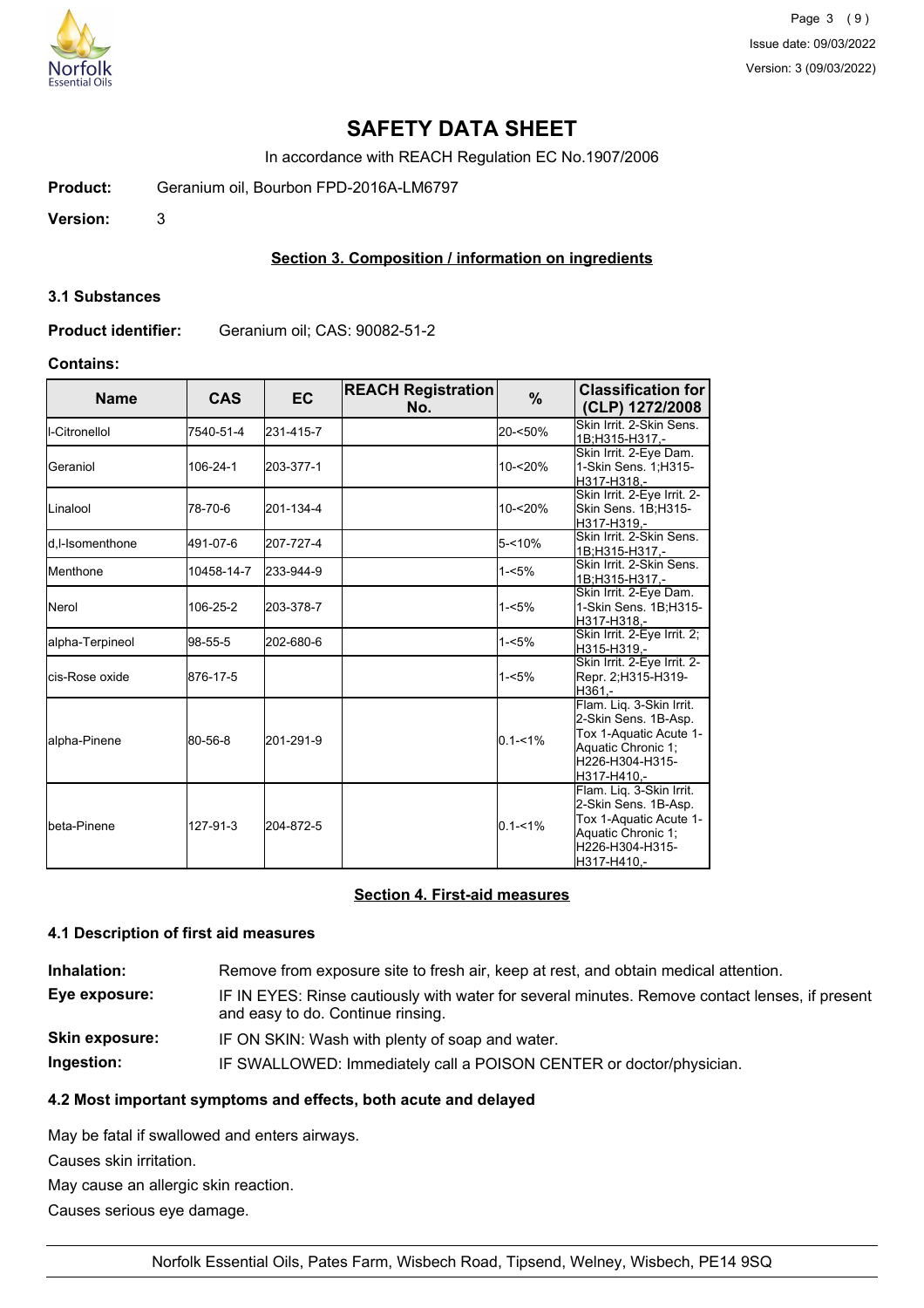

Page 4 (9) Issue date: 09/03/2022 Version: 3 (09/03/2022)

# **SAFETY DATA SHEET**

In accordance with REACH Regulation EC No.1907/2006

**Product:** Geranium oil, Bourbon FPD-2016A-LM6797

**Version:** 3

## **4.3 Indication of any immediate medical attention and special treatment needed**

None expected, see Section 4.1 for further information.

## **SECTION 5: Firefighting measures**

#### **5.1 Extinguishing media**

Suitable media: Carbon dioxide, Dry chemical, Foam.

#### **5.2 Special hazards arising from the substance or mixture**

In case of fire, may be liberated: Carbon monoxide, Unidentified organic compounds.

#### **5.3 Advice for fire fighters:**

In case of insufficient ventilation, wear suitable respiratory equipment.

## **Section 6. Accidental release measures**

#### **6.1 Personal precautions, protective equipment and emergency procedures:**

Avoid inhalation. Avoid contact with skin and eyes. See protective measures under Section 7 and 8.

#### **6.2 Environmental precautions:**

Keep away from drains, surface and ground water, and soil.

#### **6.3 Methods and material for containment and cleaning up:**

Remove ignition sources. Provide adequate ventilation. Avoid excessive inhalation of vapours. Contain spillage immediately by use of sand or inert powder. Dispose of according to local regulations.

## **6.4 Reference to other sections:**

Also refer to sections 8 and 13.

## **Section 7. Handling and storage**

## **7.1 Precautions for safe handling:**

Keep away from heat, sparks, open flames and hot surfaces. - No smoking. Use personal protective equipment as required. Use in accordance with good manufacturing and industrial hygiene practices. Use in areas with adequate ventilation Do not eat, drink or smoke when using this product.

## **7.2 Conditions for safe storage, including any incompatibilities:**

Store in a well-ventilated place. Keep container tightly closed. Keep cool. Ground/bond container and receiving equipment. Use explosion-proof electrical, ventilating and lighting equipment. Use only non-sparking tools. Take precautionary measures against static discharge.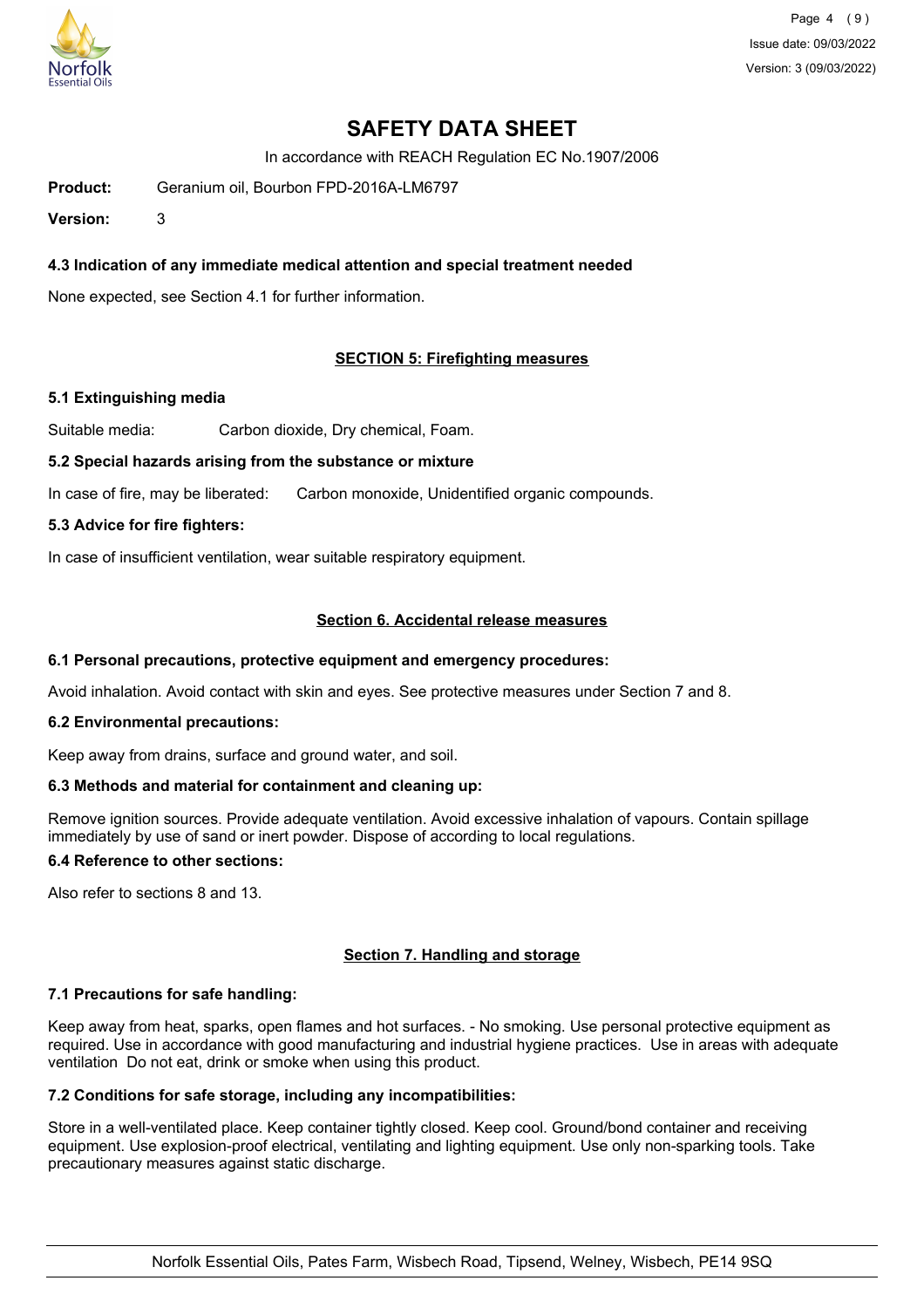

Page 5 (9) Issue date: 09/03/2022 Version: 3 (09/03/2022)

# **SAFETY DATA SHEET**

In accordance with REACH Regulation EC No.1907/2006

**Product:** Geranium oil, Bourbon FPD-2016A-LM6797

**Version:** 3

## **7.3 Specific end use(s):**

Fragrances: Use in accordance with good manufacturing and industrial hygiene practices.

## **Section 8. Exposure controls/personal protection**

#### **8.1 Control parameters**

Workplace exposure limits: Not Applicable

#### **8.2 Exposure Controls**

## **Eye / Skin Protection**

Wear protective gloves/eye protection/face protection

#### **Respiratory Protection**

Under normal conditions of use and where adequate ventilation is available to prevent build up of excessive vapour, this material should not require special engineering controls. However, in conditions of high or prolonged use, or high temperature or other conditions which increase exposure, the following engineering controls can be used to minimise exposure to personnel: a) Increase ventilation of the area with local exhaust ventilation. b) Personnel can use an approved, appropriately fitted respirator with organic vapour cartridge or canisters and particulate filters. c) Use closed systems for transferring and processing this material.

Also refer to Sections 2 and 7.

#### **Section 9. Physical and chemical properties**

#### **9.1 Information on basic physical and chemical properties**

| Appearance:                                   | Not determined                               |
|-----------------------------------------------|----------------------------------------------|
| Odour:                                        | Not determined                               |
| <b>Odour threshold:</b>                       | Not determined                               |
| pH:                                           | Not determined                               |
| Melting point / freezing point:               | Not determined                               |
| Initial boiling point / range:                | Not determined                               |
| <b>Flash point:</b>                           | 91 °C                                        |
| <b>Evaporation rate:</b>                      | Not determined                               |
| Flammability (solid, gas):                    | Not determined                               |
| Upper/lower flammability or explosive limits: | Product does not present an explosion hazard |
| Vapour pressure:                              | Not determined                               |
| Vapour density:                               | Not determined                               |
| <b>Relative density:</b>                      | Not determined                               |
| Solubility(ies):                              | Not determined                               |
| Partition coefficient: n-octanol/water:       | Not determined                               |
| Auto-ignition temperature:                    | Not determined                               |
| <b>Decomposition temperature:</b>             | Not determined                               |
| Viscosity:                                    | Not determined                               |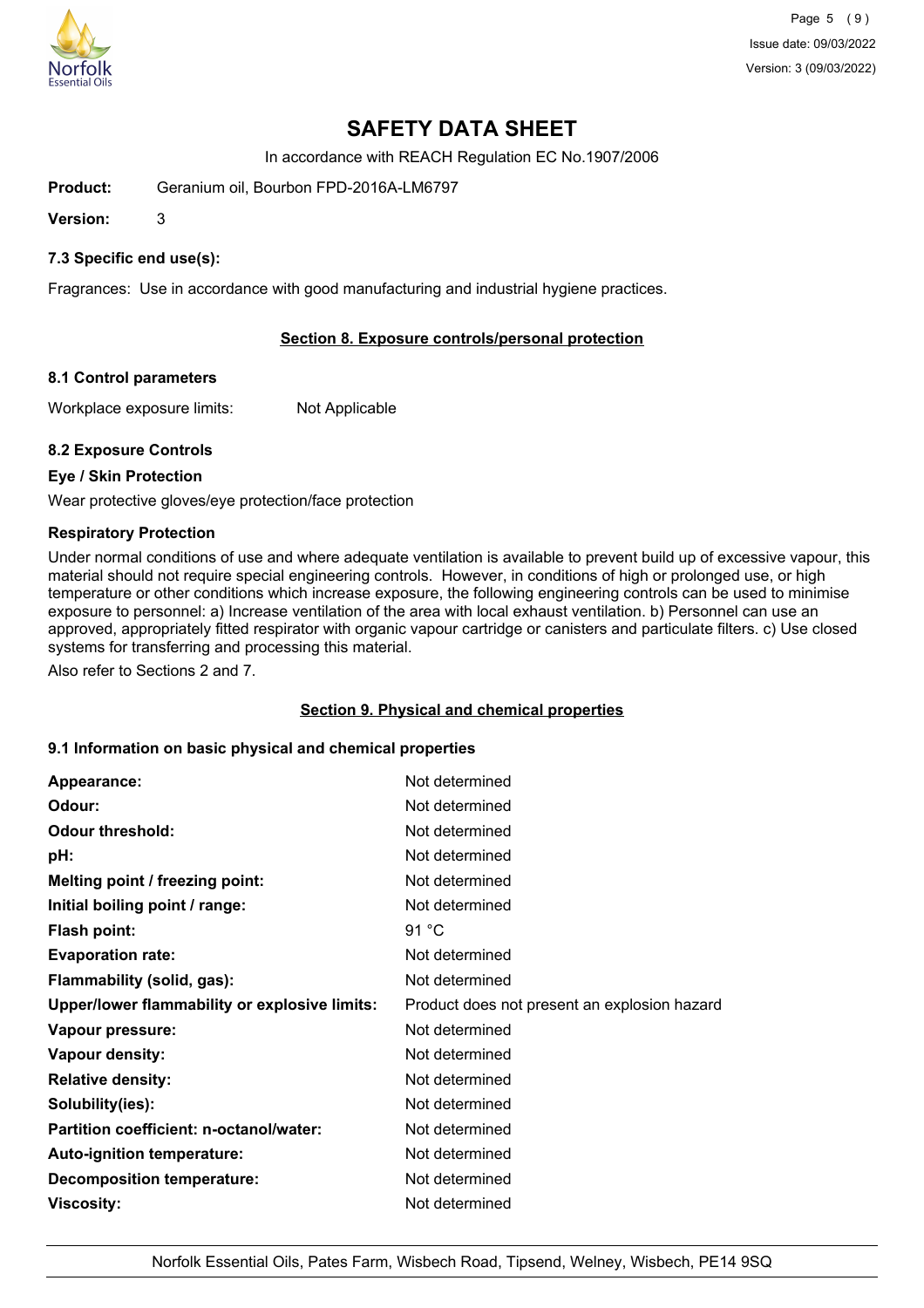

Page 6 (9) Issue date: 09/03/2022 Version: 3 (09/03/2022)

# **SAFETY DATA SHEET**

In accordance with REACH Regulation EC No.1907/2006

| <b>Product:</b>              |   | Geranium oil, Bourbon FPD-2016A-LM6797 |
|------------------------------|---|----------------------------------------|
| Version:                     | 3 |                                        |
| <b>Explosive properties:</b> |   | Not expected                           |
| <b>Oxidising properties:</b> |   | Not expected                           |
| 9.2 Other information:       |   | None available                         |

#### **Section 10. Stability and reactivity**

### **10.1 Reactivity:**

Presents no significant reactivity hazard, by itself or in contact with water.

### **10.2 Chemical stability:**

Good stability under normal storage conditions.

### **10.3 Possibility of hazardous reactions:**

Not expected under normal conditions of use.

#### **10.4 Conditions to avoid:**

Avoid extreme heat.

### **10.5 Incompatible materials:**

Avoid contact with strong acids, alkalis or oxidising agents.

#### **10.6 Hazardous decomposition products:**

Not expected.

## **Section 11. Toxicological information**

## **11.1 Information on toxicological effects**

| <b>Acute Toxicity:</b>                    | Based on available data the classification criteria are not met. |
|-------------------------------------------|------------------------------------------------------------------|
| <b>Acute Toxicity Oral</b>                | >5000                                                            |
| <b>Acute Toxicity Dermal</b>              | >5000                                                            |
| <b>Acute Toxicity Inhalation</b>          | Not Available                                                    |
| <b>Skin corrosion/irritation:</b>         | Skin Corrosion / Irritation Category 2                           |
| Serious eye damage/irritation:            | Eye Damage / Irritation Category 1                               |
| <b>Respiratory or skin sensitisation:</b> | Sensitization - Skin Category 1                                  |
| Germ cell mutagenicity:                   | Based on available data the classification criteria are not met. |
| Carcinogenicity:                          | Based on available data the classification criteria are not met. |
| <b>Reproductive toxicity:</b>             | Based on available data the classification criteria are not met. |
| <b>STOT-single exposure:</b>              | Based on available data the classification criteria are not met. |
| <b>STOT-repeated exposure:</b>            | Based on available data the classification criteria are not met. |
| <b>Aspiration hazard:</b>                 | <b>Aspiration Hazard Category 1</b>                              |

#### **Information about hazardous ingredients in the mixture**

Not Applicable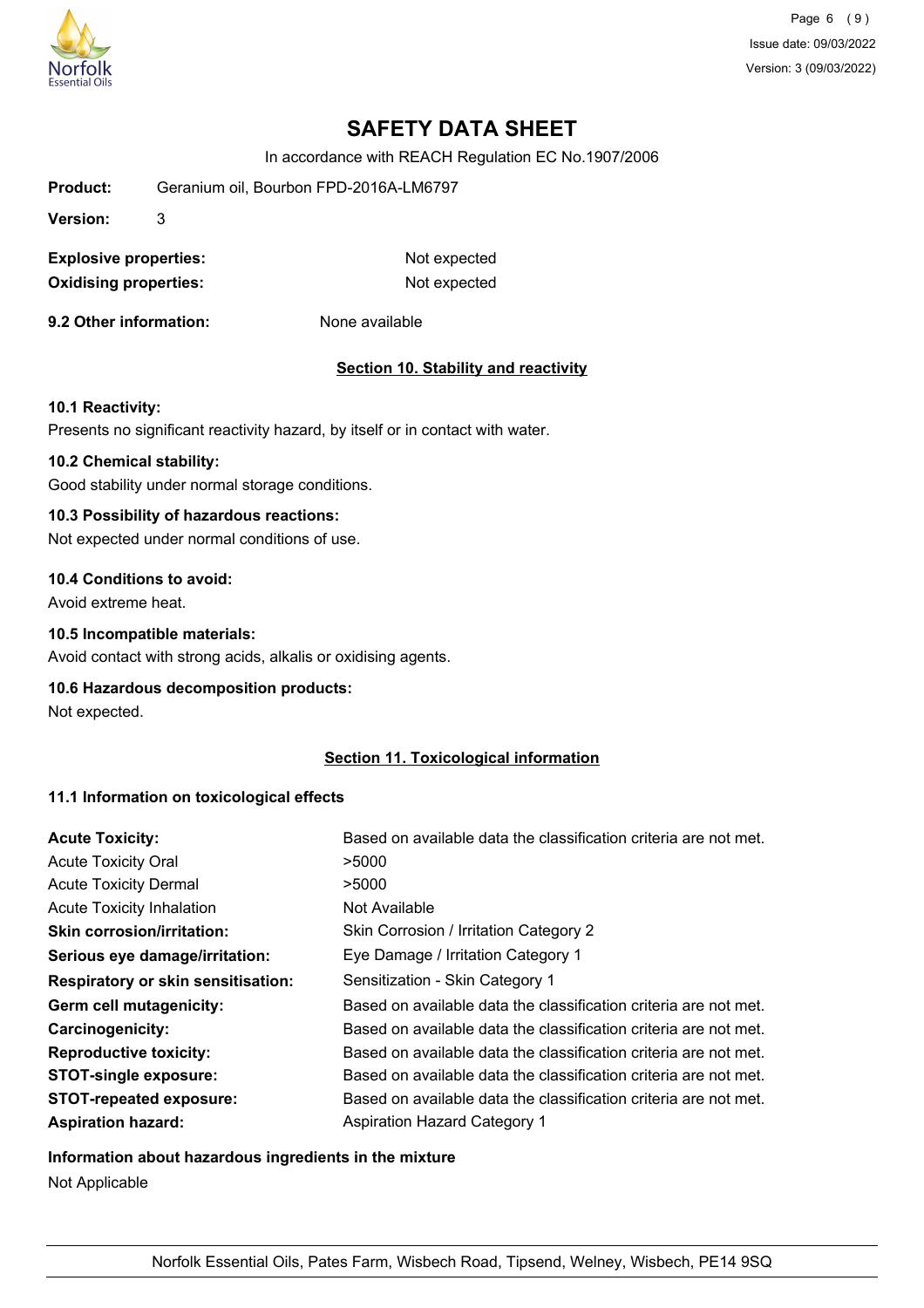

Page 7 (9) Issue date: 09/03/2022 Version: 3 (09/03/2022)

# **SAFETY DATA SHEET**

In accordance with REACH Regulation EC No.1907/2006

**Product:** Geranium oil, Bourbon FPD-2016A-LM6797

**Version:** 3

Refer to Sections 2 and 3 for additional information.

## **Section 12. Ecological information**

#### **12.1 Toxicity:**

Harmful to aquatic life with long lasting effects.

- **12.2 Persistence and degradability:** Not available
- **12.3 Bioaccumulative potential:** Not available
- **12.4 Mobility in soil:** Not available

**12.5 Results of PBT and vPvB assessment:**

This substance does not meet the PBT/vPvB criteria of REACH, annex XIII.

**12.6 Other adverse effects:** Not available

#### **Section 13. Disposal considerations**

#### **13.1 Waste treatment methods:**

Dispose of in accordance with local regulations. Avoid disposing into drainage systems and into the environment. Empty containers should be taken to an approved waste handling site for recycling or disposal.

### **Section 14. Transport information**

| 14.1 UN number:                    | Not classified                                                                 |
|------------------------------------|--------------------------------------------------------------------------------|
| 14.2 UN Proper Shipping Name:      | ۰                                                                              |
| 14.3 Transport hazard class(es):   | Not classified                                                                 |
| <b>Sub Risk:</b>                   | Not classified                                                                 |
| 14.4. Packing Group:               | Not classified                                                                 |
| <b>14.5 Environmental hazards:</b> | Not environmentally hazardous for transport                                    |
| 14.6 Special precautions for user: | None additional                                                                |
|                                    | 14.7 Transport in bulk according to Annoy II of MADDOI 72/78 and the IBC Code: |

**14.7 Transport in bulk according to Annex II of MARPOL73/78 and the IBC Code:**

Not classified

## **Section 15. Regulatory information**

## **15.1 Safety, health and environmental regulations/legislation specific for the substance or mixture**

Water Hazard Class (WGK): 2

## **15.2 Chemical Safety Assessment**

A Chemical Safety Assessment has not been carried out for this product.

| Section 16. Other information                                                  |
|--------------------------------------------------------------------------------|
| EH C3=22.73% SCI 2=16.21% EDI 1=16.04% EDI 2=4.54% SS 1=4.74%<br>$AH 1=83.33%$ |
| EH C3=4.40 SCI 2=6.17 EDI 1=6.23 EDI 2=22.03 SS 1=21.10 AH 1=1.20              |
|                                                                                |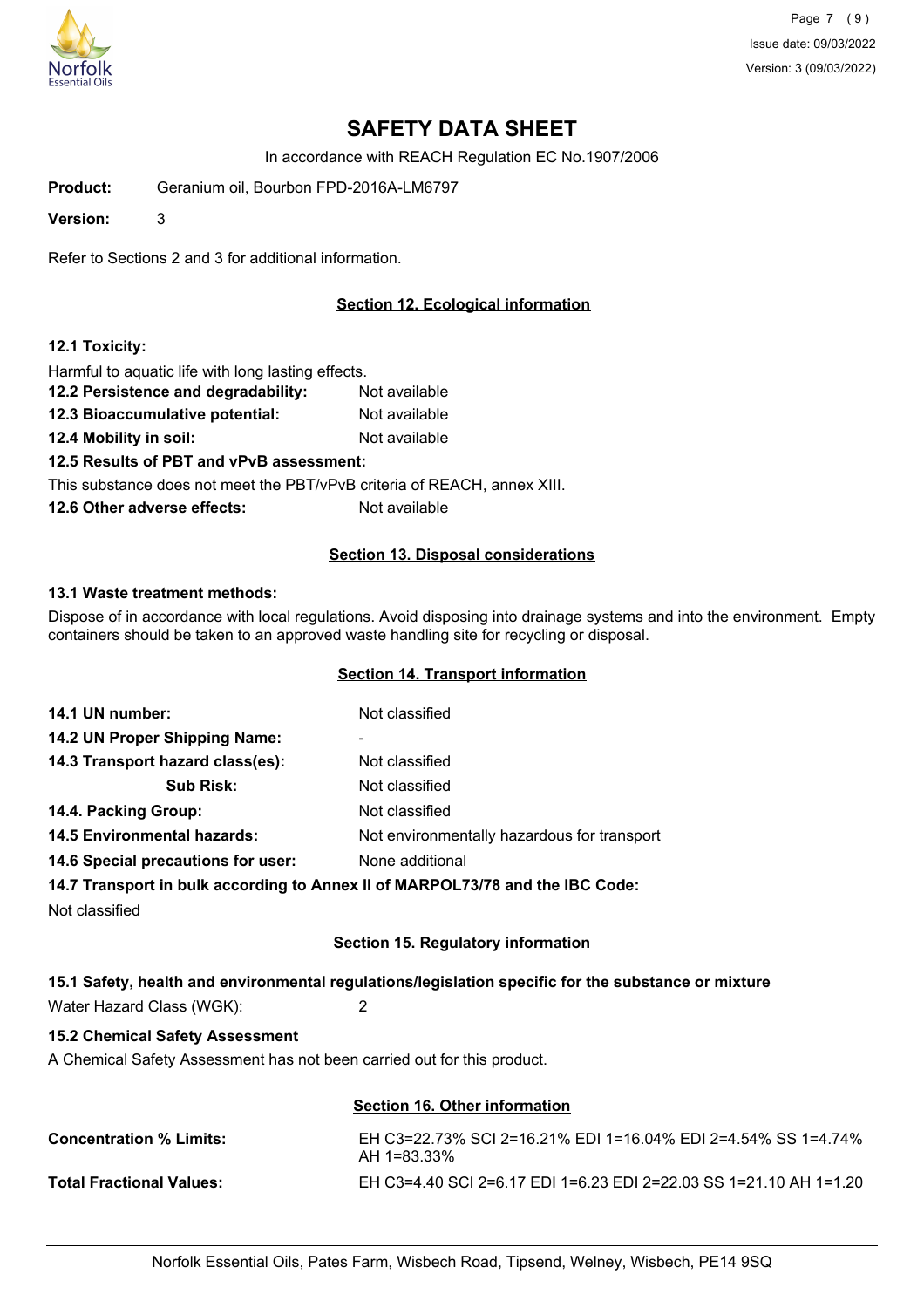

Page 8 (9) Issue date: 09/03/2022 Version: 3 (09/03/2022)

# **SAFETY DATA SHEET**

In accordance with REACH Regulation EC No.1907/2006

**Product:** Geranium oil, Bourbon FPD-2016A-LM6797

**Version:** 3

## **Key to revisions:**

Classification under Regulation (EC) No 1272/2008 Concentration % Limits SECTION 3: Composition/information on ingredients Total Fractional Values

### **Key to abbreviations:**

| <b>Abbreviation</b> | <b>Meaning</b>                                                                                                                     |
|---------------------|------------------------------------------------------------------------------------------------------------------------------------|
| Aquatic Acute 1     | Hazardous to the Aquatic Environment - Acute Hazard Category 1                                                                     |
| Aquatic Chronic 1   | Hazardous to the Aquatic Environment - Long-term Hazard Category 1                                                                 |
| Asp. Tox 1          | Aspiration Hazard Category 1                                                                                                       |
| Eye Dam. 1          | Eye Damage / Irritation Category 1                                                                                                 |
| Eye Irrit. 2        | Eye Damage / Irritation Category 2                                                                                                 |
| Flam. Liq. 3        | Flammable Liquid, Hazard Category 3                                                                                                |
| H226                | Flammable liquid and vapour.                                                                                                       |
| H304                | May be fatal if swallowed and enters airways.                                                                                      |
| H315                | Causes skin irritation.                                                                                                            |
| H317                | May cause an allergic skin reaction.                                                                                               |
| H318                | Causes serious eye damage.                                                                                                         |
| H319                | Causes serious eye irritation.                                                                                                     |
| H361                | Suspected of damaging fertility or the unborn child (exposure route).                                                              |
| H410                | Very toxic to aquatic life with long lasting effects.                                                                              |
| P202                | Do not handle until all safety precautions have been read and understood.                                                          |
| P210                | Keep away from heat, sparks, open flames and hot surfaces. - No smoking.                                                           |
| P233                | Keep container tightly closed.                                                                                                     |
| P240                | Ground/bond container and receiving equipment.                                                                                     |
| P241                | Use explosion-proof electrical, ventilating and lighting equipment.                                                                |
| P242                | Use only non-sparking tools.                                                                                                       |
| P243                | Take precautionary measures against static discharge.                                                                              |
| P261                | Avoid breathing vapour or dust.                                                                                                    |
| P264                | Wash hands and other contacted skin thoroughly after handling.                                                                     |
| P272                | Contaminated work clothing should not be allowed out of the workplace.                                                             |
| P273                | Avoid release to the environment.                                                                                                  |
| P280                | Wear protective gloves/eye protection/face protection.                                                                             |
| P301/310            | IF SWALLOWED: Immediately call a POISON CENTER or doctor/physician.                                                                |
| P302/352            | IF ON SKIN: Wash with plenty of soap and water.                                                                                    |
| P303/361/353        | IF ON SKIN (or hair): Remove/take off immediately all contaminated clothing. Rinse skin with water/shower.                         |
| P305/351/338        | IF IN EYES: Rinse cautiously with water for several minutes. Remove contact lenses, if present and easy to<br>do. Continue rinsing |
| P308/313            | IF exposed or concerned: Get medical advice/attention.                                                                             |
| P310                | Immediately call a POISON CENTER or doctor/physician.                                                                              |
| P331                | Do not induce vomiting.                                                                                                            |